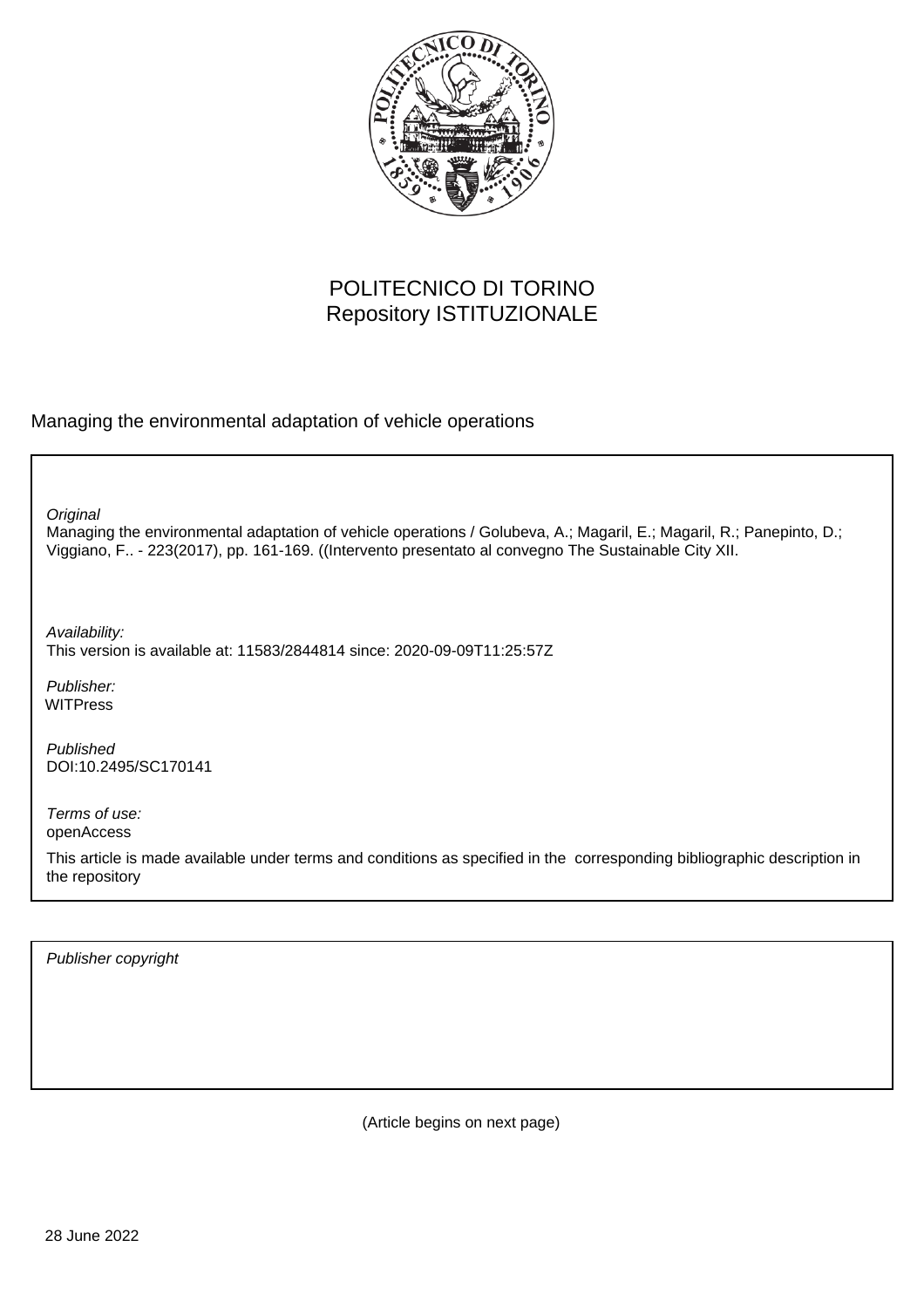## MANAGING THE ENVIRONMENTAL ADAPTATION OF VEHICLE OPERATIONS

ALLA GOLUBEVA<sup>1</sup>, ELENA MAGARIL<sup>1</sup>, ROMEN MAGARIL<sup>2</sup>, DEBORAH PANEPINTO3 & FRANCESCA VIGGIANO4

<sup>1</sup>Department of Environmental Economics, Ural Federal University, Russian Federation <sup>2</sup>Department of Oil and Gas Processing Technology, Tyuman Industrial University, Russian Federation <sup>2</sup>Department of Oil and Gas Processing Technology, Tyumen Industrial University, Russian Federation <sup>3</sup>Department of Environment, Land and Infrastructure Engineering, Politecnico di Torino, Italy European Organization for Nuclear Research, CERN, Geneva, Switzerland

#### ABSTRACT

The growing vehicle fleet, which is the largest consumer of the hydrocarbon fuels and the emitter of toxic substances and greenhouse gases, creates the serious environmental challenges that require an integrated approach to solve them. Simulation of the alternative scenarios for the traffic flows distribution allows evaluating the impact of various schemes of the road traffic organization and changes of the road infrastructure on the state of atmospheric air. It is necessary to consolidate the application of the legislative, economic and management mechanisms, orienting parties responsible for the negative consequences of the car operation to implement the optimal technological solutions. Possible economic incentives for the manufacturers of the vehicles, fuel producers, and the car owners are discussed, which enable to improve the environmental safety of the motor vehicles operation. The proposed model of an environmental fuel tax has been tested in the evaluating of the annual value of the possible additional tax revenues from a number of Russian refineries. The introduction of the proposed tax model can significantly reduce the negative consequences of vehicles operation.

*Keywords: vehicle, traffic flows, environmental fuel tax, technological solutions, vehicles operation, greenhouse gases, economic mechanism.* 

#### 1 INTRODUCTION

The continuous growth of the world vehicle fleet, already exceeding one billion units, entails an intensification of the hydrocarbon fuels consumption. Fig. 1 compares the contribution of the transport to the global energy consumption with the other sectors, Fig. 2 shows the contribution of the transport to the petroleum products consumption dynamics. The increase in the energy consumption by the transport is accompanied by an increase in the fuel combustion products emission into the atmosphere, causing both local and global changes in the state of the natural environment and creating environmental and climatic hazards that require a serious approach to the problem solution. Fig. 3 shows the contribution of the transport to the global emission of carbon dioxide. It should be noted that although the considerable attention has been paid to the introduction of the alternative types of energy and fuel, by the current moment their use by the world vehicle fleet is not significant. It is necessary to ensure the positive dynamics of the environmental safety of the transport operation using legislative, economic and management mechanisms that optimize the technological and organizational measures for increasing the energy efficiency and reducing the negative environmental consequences. While elaborating the urban areas development strategy it is also important to simulate the different scenarios for the traffic flows distribution and the corresponding change in the atmospheric air quality.

2 MODELLING APPROACH TO MOBILITY AND TRAFFIC DISTRIBUTION One potential meaningful instrument that can be used in order to limit the deleterious impact of the automotive transport on the air quality of the metropolitan areas is the identification

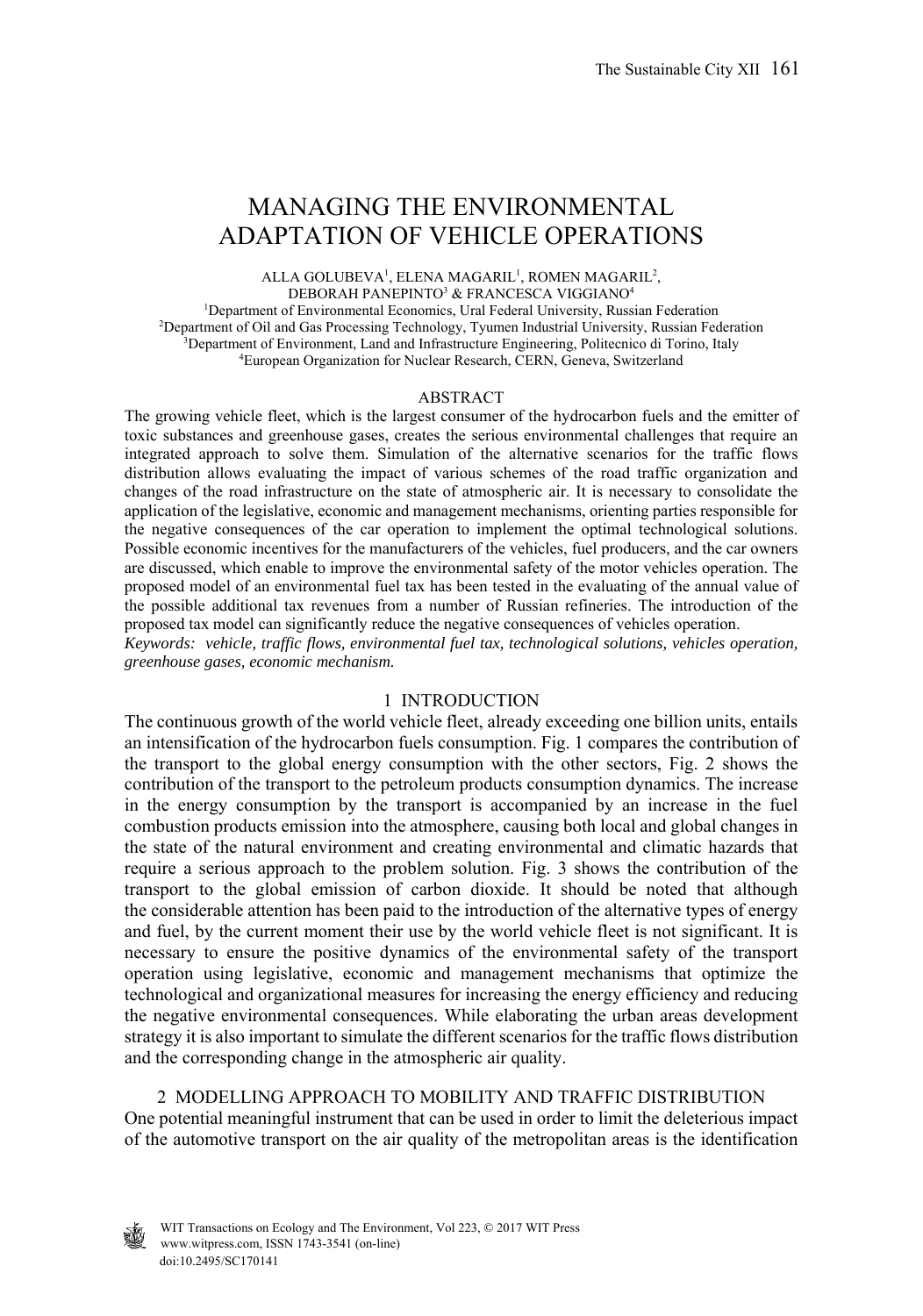

Figure 1: Energy total final consumption by sectors in 2014 (according to [1]).



Figure 2: The petroleum products consumption in the world by the sectors (according to [2]).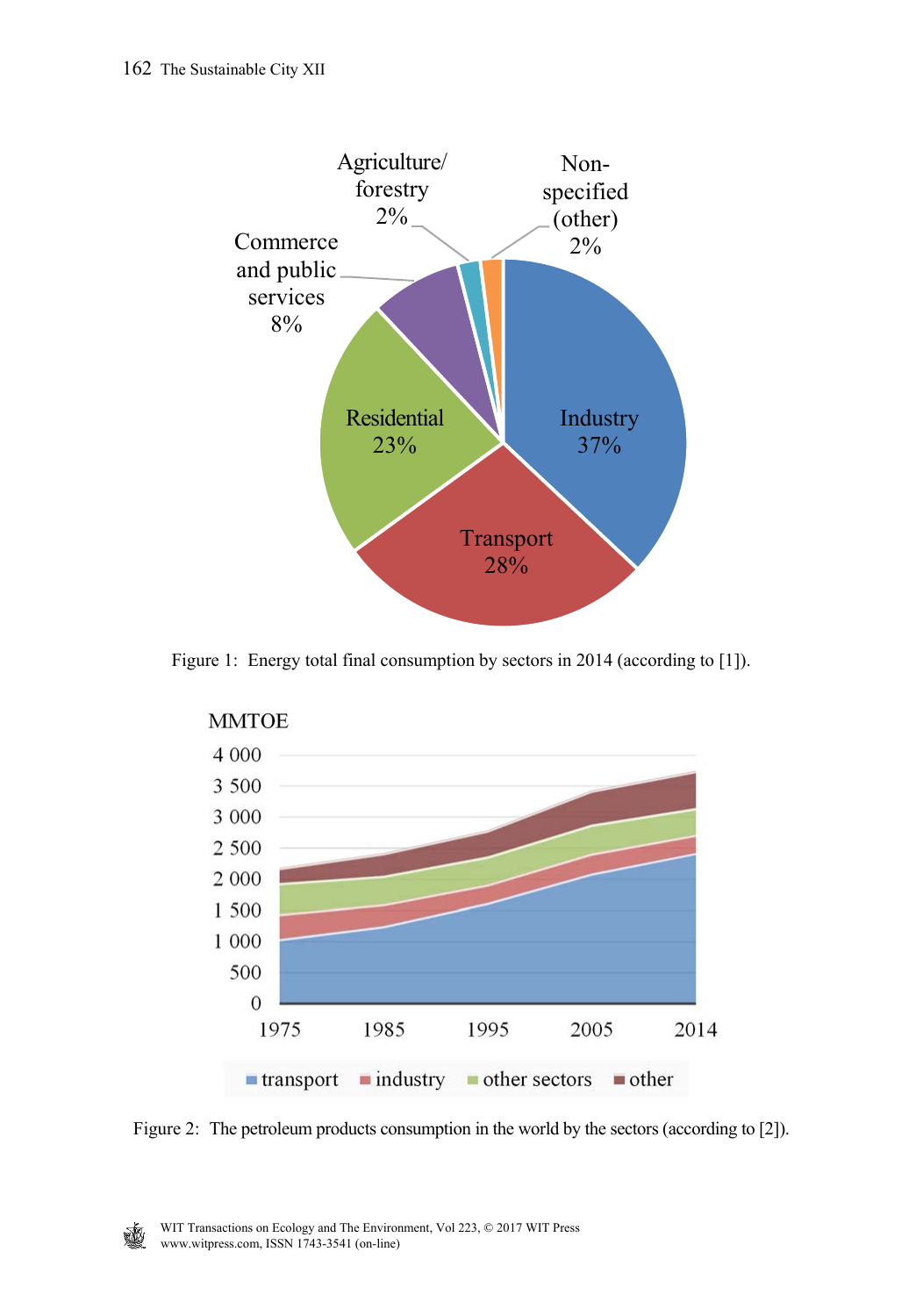

Figure 3: The structure of  $CO<sub>2</sub>$  emission from the fuel combustion in the world by the sectors (according to [3]).

and the following implementation of the optimal traffic networks by evaluating the effect of different traffic schemes regarding the concentration of the most critical air pollutants. The following steps for this approach are required:

- Determination of the different traffic scenarios established on the basis of the realization of the road infrastructure, implementation and stimulation of the public transport usage, limitation of the traffic in the most critical hours of the day and in the most critical areas. While determining these scenarios it is necessary to take into account the potentialities of the public authority's regulations, the cost of the new infrastructure realization, the possibility to use economic tools to motivate or demotivate some traffic choices;
- Evaluation of the traffic flows resulting from the choice of a specific traffic scenario: the largely used traffic models, that are well consolidated in the practice of the city planners, can be utilized on the basis of the traffic needs and the consequent determination of the road and public transport infrastructures, to determine the potential future traffic flows;
- By using well known and consolidated emission factors for the different operating transport vehicles, it is possible to associate the potential maps of the emission distribution in the considered scenarios with the traffic flows determined as indicated in the previous point; the comparison of the emission distribution in the evaluated present and future scenarios leads to a first indication of the benefits of the established choice in terms of planning sustainability;
- Creation and evaluation of an atmospheric transport, dispersion and transformation model, which enables to establish the correlation between emissive fluxes of the principal pollutants and the air quality in the considered area on the basis of meteorology, atmospheric chemical kinetics, and topography of the area. Many complex models have been created and implemented for the evaluation of the dispersion from a linear emission area (like a road), and in particular the models of the Caline series defined by the California air quality authorities, they are highly effective for this purpose. It is important to carefully consider the complexity of this step from the point of view of data collection, model implementation, sources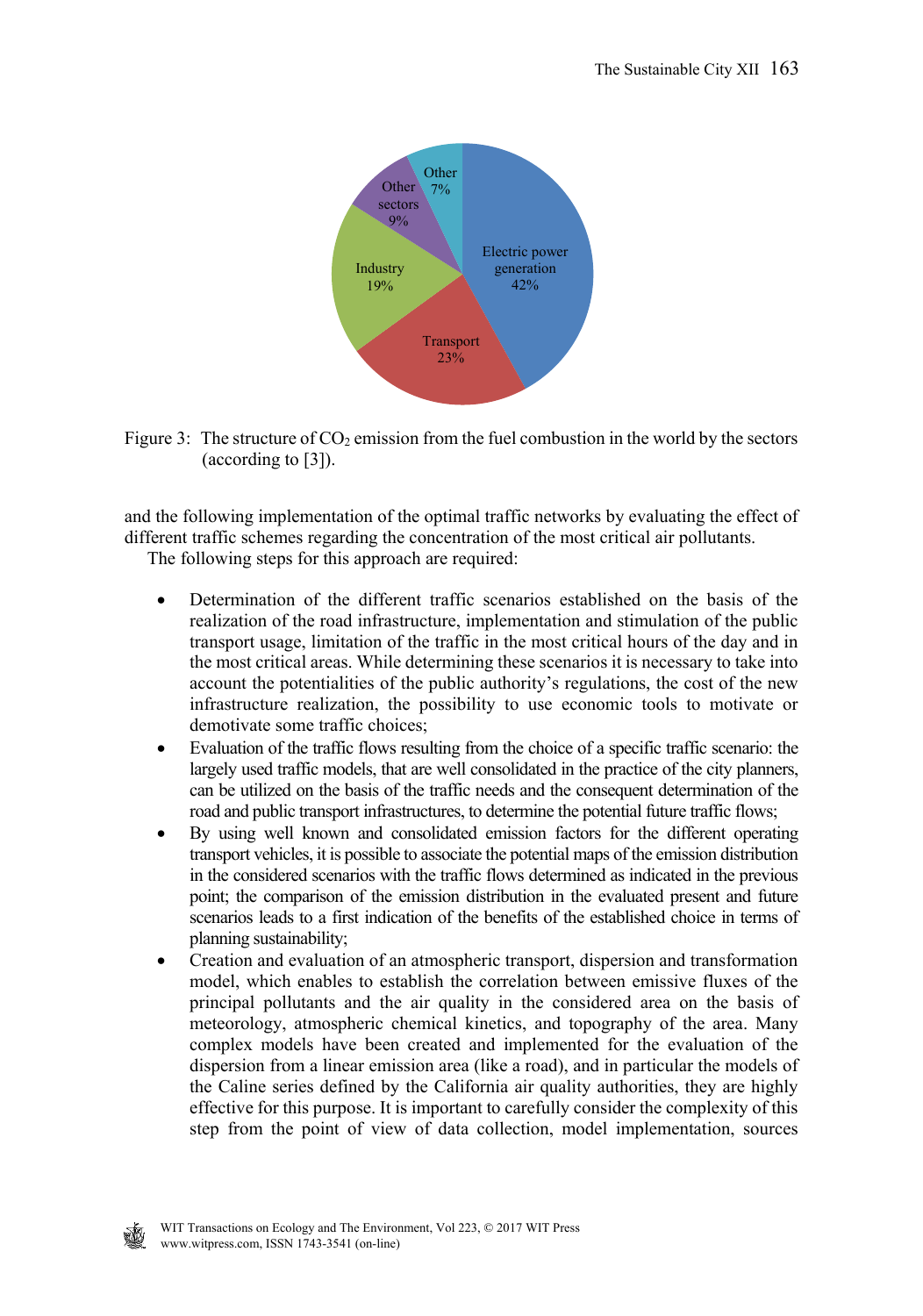definition, but it seems to be a fundamental step in order to arrive to a useful concrete final result;

 Use of the validated atmospheric model to determine the pollutants concentration distribution (air quality) in the considered area and for the hypothesized scenarios with the final result to establish the comparative benefits of the proposed scenarios. This comparison is done on the basis of the real determined impact, evaluated not in terms of the potentiality (emission scenarios) but in terms of the real effect on the population and biosphere based on the local air quality determination.

 The final results consist in the determination of the emissive flows and the modified air quality with the aim to compare different traffic scenarios. The comparison of the scenarios results can become a very important tool for the urban planners and to define the future strategies of the city development.

 As an example, Fig. 4 shows two simulated maps of PM2.5 concentration in the United States, with and without adoption of the procedures established by the Clean Air Act (Clean Air Act Amendments (CAAA))).



Figure 4: Simulated maps of annual average PM2,5 species concentration ( $\mu$ g/m<sup>3</sup>) across the 36-km continental U.S. modeling domain for the period from 1990 to 2020 (according to [4]).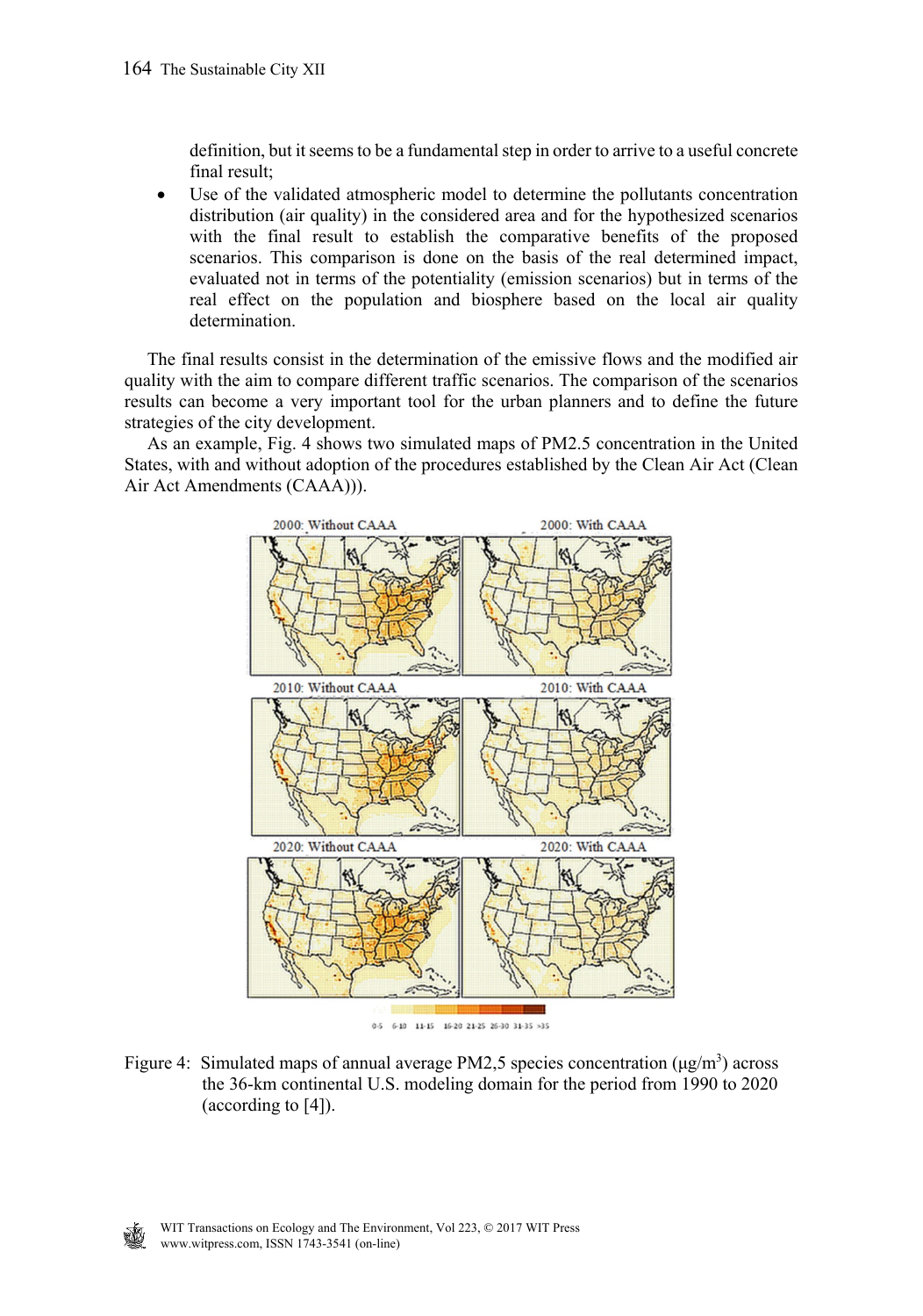Such a tool based on modelling prevision must be evaluated in the combination with the other intervention possibilities (new fuels, engines improvement, different movement requirements), and it must be coordinated with them: a real, effective strategy is composed from the use of the best environmentally acceptable cars and their distribution in the areas less susceptible to the atmospheric pollution: a direct benefit from this strategy practical introduction is the air quality.

### 3 THE STIMULATION OF THE INCREASE IN THE ENVIRONMENTAL SAFETY OF THE VEHICLES OPERATION

The growth of the transport sector on a global and national scale happens mainly due to the motor transport, and first of all due to the passenger cars in personal property. According to the IEA [5], motor transport makes a determining contribution into the fuel consumption structure and, accordingly, into the carbon dioxide emission by the transport sector. It should be noted that carbon dioxide emission during fuel combustion correlates with toxic substances emission as a whole and thus is an indicator of the total negative load on the environment from the transport operation [6]. Consequently, the motor transport is the main contributor to the negative environmental impacts of the transport sector. Fig. 5 shows the dynamics of the vehicles number in Russia.

 When choosing the measures to improve the environmental adaptation of motor vehicles, it is necessary to take into account not only the technological aspects, but also the possible changes in the way of life, the surpassed development of the public transport relative to the personal transport. The replacement of the existing fleet of the old cars with new ones, which have the improved fuel efficiency and lower specific emission of the toxic substances and greenhouse gases, should be initiated at the state level.

 The main parties responsible for the environmental safety of the vehicles operation are vehicles manufacturers, the motor fuel producers and the car owners. Accordingly, various incentive measures are applied to them, using the state support, tax, and financial and credit instruments, as well as flexible pricing policies and an environmental certification system.





Figure 5: The dynamics of the vehicles number in Russia [7].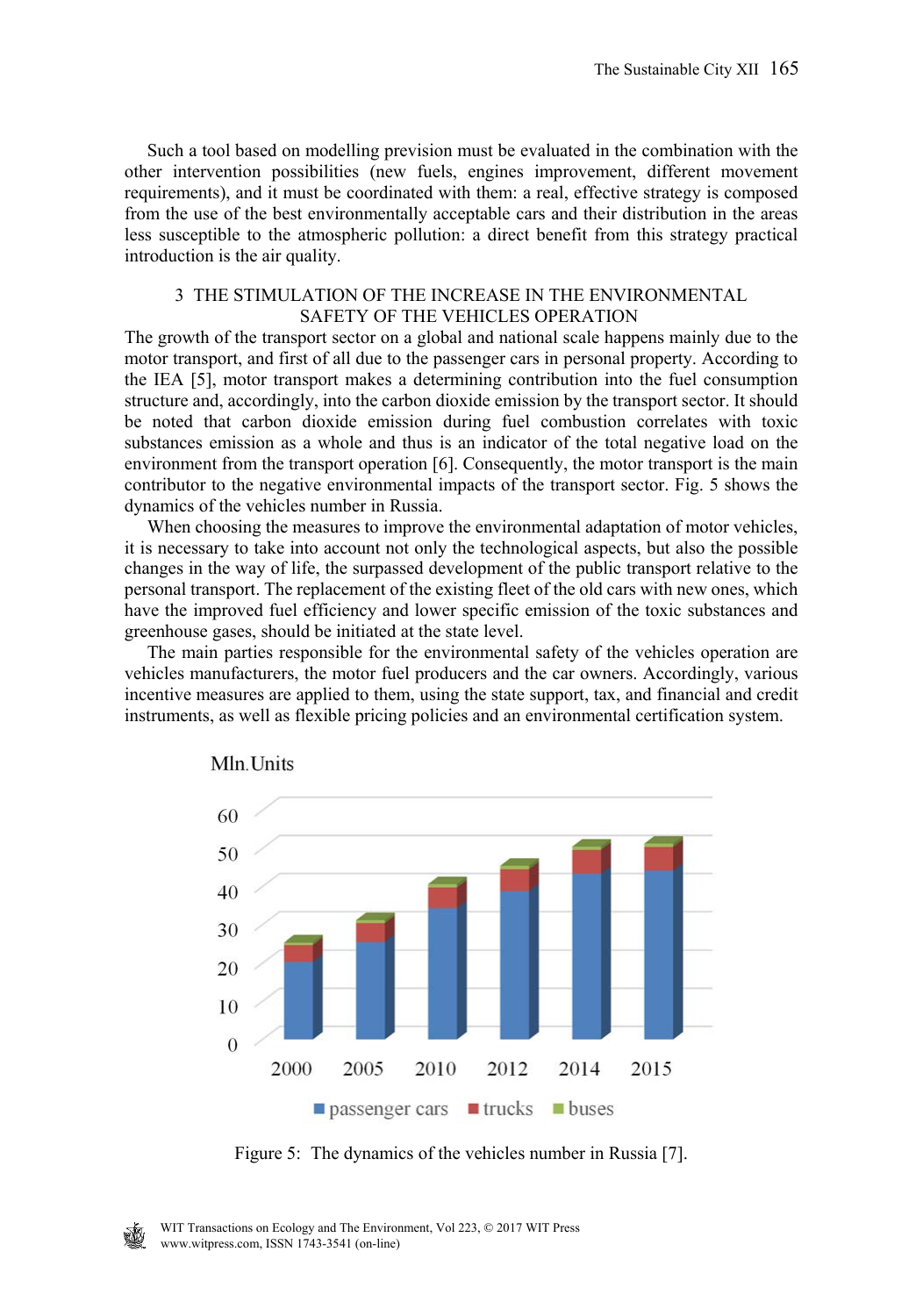Among the measures of the economic incentives for the vehicles owners (both auto enterprises and private individuals) that ensure the compliance with the principles of the economic driving, one can note the state support of the development and introduction of the new technologies for the application of the smart transport systems, the construction of the road network and the transport systems reconstruction. The system of penalties for the untimely maintenance and repairs, the progressive tax on the car owners depending on the period of use of their cars contribute to the observance of the car operation rules. Such methods as the preferential prices for the cars with high fuel efficiency, including those using the alternative fuels and energy, preferential taxes for the auto companies with a high share of such models in their stock, programs for the recycling of the old cars will contribute to a structural shift in the vehicle fleet in favor of the fuel-efficient models.

 Stimulating measures for the manufacturers of the transport equipment include the preferential loans, as well as the provision of the environmental subsidies for the development of the technologies to improve the engines and cars design, including the transfer of the vehicles to the alternative fuels and energy.

 It should be noted that the quality of the produced fuels is a limiting factor in ensuring the vehicles environmental safety – all other things being equal. When using the low-quality fuel it is impossible to achieve a positive dynamics in the environmental safety of the cars operation by other methods, including the improvement of the construction parameters, road infrastructure, traffic control systems, etc. Therefore, the incentive measures aimed at the fuel producers are particularly significant. Such measures can be presented by the state support for the oil-refining industry modernization, the development and production of the alternative fuels, as well as the concessional lending for the new refineries construction, the development and production of the alternative fuels, and investment subventions. Considering that the fuel of the higher environmental class is sold at a higher price, which is a demotivating factor for the consumers, a government restriction on the growth of the motor fuel prices and the provision of the tax subsidies to the producers of the fuel of environmental friendly quality may be a useful measure. It is also necessary to support the developers and manufacturers of the fuel additives that reduce the specific fuel consumption, and to introduce the mandatory use of the additives in standards and technical regulations, as the use of the highly effective additives is a very successful method for increasing the energy efficiency and the motor vehicles environmental safety [8]–[11]. Considering that both the fuel consumption and the emission of both the polluting toxic substances and greenhouse gases increase with the content of the aromatic hydrocarbons in the fuel [12] and, accordingly, with the fuel density increasing [13], it is advisable to introduce the density index into the quality certificates of the produced fuel.

 Fiscal regulation of the oil and gas complex ensures a steady increase in budget revenues and stimulates the attraction of the investments and modern technologies of the world level. The tax mechanisms contribute to the economic development of the oil and gas complex and can become a factor of the sustainable development of the motor transport [14], [15].

 Taking into account the correlation of specific indicators of the carbon dioxide emission, the fuel consumption and emission of the toxic substances by the transport, earlier the authors proposed the following model of the environmental fuel tax [16]:

$$
T_{env_{ij}} = R_{ij} \cdot G_{ij} = (R_b + R_{ad}) \cdot G_{ij}
$$

where  $T_{env_{ij}}$  is an environmental tax value on the *i* fuel type of the *j* environmental class, monetary units;  $R_{ij}$  is a motor fuels environmental tax rate, monetary units / ton of fuel;  $G_{ij}$  is a weight of the

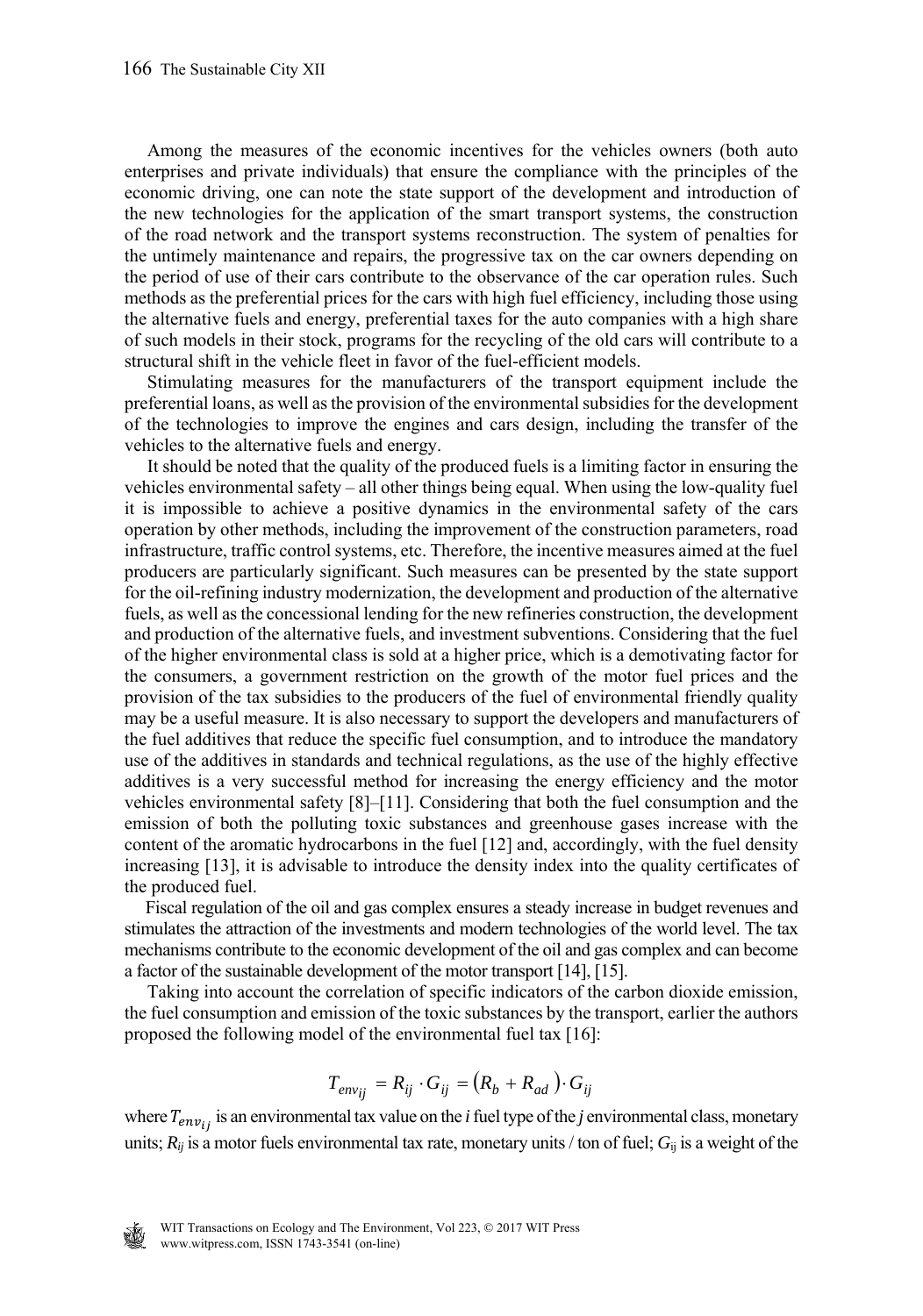sold *i* fuel type of the *j* environmental class, tons;  $R_b$  is a basic environmental tax rate on the *i* fuel type of the *j* ecological class, monetary units / ton, established for a given fuel environmental class; *Rad* is an additional rate of the environmental tax on the *i* fuel type, monetary units/ton, determined depending on the amount of  $CO<sub>2</sub>$  emission from the fuel combustion related by the linear correlation with the fuel density.

This approach was used by the authors to estimate the annual value of the additional tax revenues provided that the proposed environmental tax is introduced relative to the current excise taxes for certain refineries in Russia, Table 1.

| Table 1: The annual additional value (relative to the current excise taxes) of the proposed |
|---------------------------------------------------------------------------------------------|
| environmental tax on motor fuels.                                                           |

| Refinery                                                                              | Productive<br>capacity<br>oil processing<br>volume),<br>mln.tons | Production<br>volume in 2015,<br>mln.tons |               | The amount of the<br>environmental tax due<br>to the additional rate<br>proportional to the |  |  |
|---------------------------------------------------------------------------------------|------------------------------------------------------------------|-------------------------------------------|---------------|---------------------------------------------------------------------------------------------|--|--|
|                                                                                       |                                                                  | Gasoline                                  | Diesel<br>oil | fuels density, mln.<br>rubles                                                               |  |  |
| <b>ROSNEFT</b> <sup>a</sup>                                                           |                                                                  |                                           |               |                                                                                             |  |  |
| JSC «Ryazanskayaoil refining company»                                                 | 18.8                                                             | 2.9                                       | 4.0           | 130.8                                                                                       |  |  |
| LLC «RN-Tuapsinsky refinery»                                                          | 12.0                                                             | $\Omega$                                  | 3.1           | 84.6                                                                                        |  |  |
| JSC «Angarskayapetrochemicalcompany»                                                  | 10.2                                                             | 1.3                                       | 3.0           | 91.6                                                                                        |  |  |
| JSC «Novokuibyshevsky refinery »                                                      | 8.8                                                              | 1.3                                       | 2.6           | 80.7                                                                                        |  |  |
| JSC «Syzransky refinery »                                                             | 8.5                                                              | 1.1                                       | 2.3           | 71.0                                                                                        |  |  |
| LLC «RN-Komsomolsky refinery »                                                        | 8.0                                                              | 0.4                                       | 2.5           | 71.2                                                                                        |  |  |
| JSC «Achinsky refinery VNK»                                                           | 7.5                                                              | 1.0                                       | 2.1           | 64.8                                                                                        |  |  |
| JSC «Kuibyshevsky refinery »                                                          | 6.8                                                              | 0.9                                       | 2.1           | 64.0                                                                                        |  |  |
| PJSC «Saratovsky refinery »                                                           | 7.0                                                              | 1.0                                       | 1.7           | 53.9                                                                                        |  |  |
| $LUKOIL^b$                                                                            |                                                                  |                                           |               |                                                                                             |  |  |
| LLC"LUKOIL-<br>Nizhegorodnefteorgsintez"                                              | 17.0                                                             | 4.0                                       | 5.0           | 165.6                                                                                       |  |  |
| LLC"LUKOIL-Permnefteorgsintez"                                                        | 13.1                                                             | 2.0                                       | 4.6           | 140.7                                                                                       |  |  |
| LLC2 "LUKOIL -<br>Volgogradneftepererabotka»"                                         | 15.7                                                             | 2.3                                       | 5.2           | 158.7                                                                                       |  |  |
| LLC «LUKOIL-UNP»                                                                      | 4.0                                                              | 0.6                                       | 1.0           | 30.4                                                                                        |  |  |
| <b>GAZPROMNEFT</b> <sup>c</sup>                                                       |                                                                  |                                           |               |                                                                                             |  |  |
| Omskyrefinery                                                                         | 20.9                                                             | 4.4                                       | 6.3           | 204.3                                                                                       |  |  |
| Moscowrefinery                                                                        | 11.0                                                             | 2.7                                       | 2.1           | 77.2                                                                                        |  |  |
| Processing complexNIS                                                                 | 2.9                                                              | 0.5                                       | 1.3           | 38.0                                                                                        |  |  |
| SURGUT-NEFTEGAS <sup>d</sup>                                                          |                                                                  |                                           |               |                                                                                             |  |  |
| LLC "KINEF"                                                                           | 20.5                                                             | 2.5                                       | 6.4           | 193.3                                                                                       |  |  |
| <sup>a</sup> According to the annual report of JSC "NK ROSNEFT" of 2015, available at |                                                                  |                                           |               |                                                                                             |  |  |

https://www.rosneft.ru/Investors/statements\_and\_presentations/annual\_reports/

<sup>b</sup>According to the report for the investors of LUKOIL, available at

According to the annual report of SURGUT-NEFTEGAS of 2015, available at

http://www.surgutneftegas.ru/investors/reports/annual/

http://www.lukoil.ru/InvestorAndShareholderCenter/IrTool/InteractiveAnalysis/interactive-analysisneww8?wid=wid4dcOqUyoa0OihSw0u4ieug

<sup>&</sup>lt;sup>e</sup> According to the annual report of GAZPROMNEFT of 2015, available <u>at http://ir.gazprom-neft.ru</u><br><sup>d</sup>According to the annual report of SURGUT-NEETEGAS of 2015, available at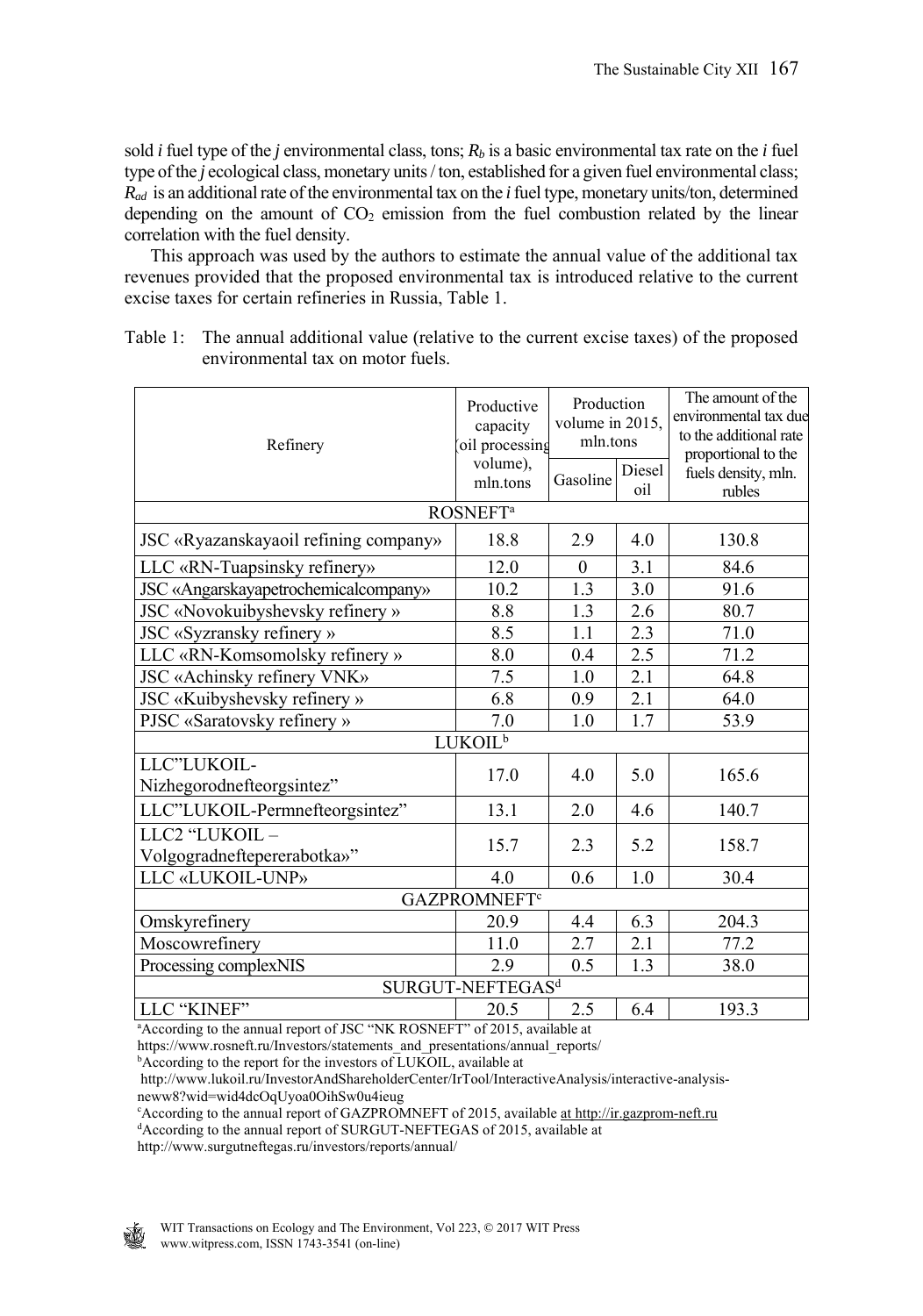On the scale of Russia, with the existing volumes of gasoline and diesel fuel production [17], the replacement of the current excise taxes by the environmental tax can lead to the increase in the tax revenues to the budget, estimated as up to 2.4 billion rubles per year. Due to these additional funds, a road fund can be formed to finance the rehabilitation of road surfaces; some of the funds can be used to implement environmental protection measures. The proportion of the funds from the payment of the proposed tax allocation should be determined individually, taking into account the features of the region in question (the region, where fuel is sold in this period). When switching to the production of the motor fuels with a minimum density within the given environmental class, the motor fuels consumption and emission of the toxic substances and greenhouse gases during the motor vehicles operation will significantly decrease.

### 4 CONCLUSIONS

The flow of the pollutants into the environment during the vehicles operation is associated, on the one hand, with the technological aspects determining the specific emission and fuel consumption, and, on the other hand, with the traffic distribution and characteristics of the vehicle fleet that are largely determined by the political decisions and socio-economic factors. The impact of the different traffic distribution schemes on the air quality can be determined using the well-consolidated model approaches, which allows making strategically important decisions in the planning of urban infrastructure development. On the other hand, it should be noted that the formation of the secondary pollutants is difficult to predict due to the complexity of the corresponding kinetic dependencies.

 It is necessary at the state level to stimulate the environmental solutions aimed at reducing the negative consequences of the motor vehicles operation, using the economic and management levers to influence the parties responsible for the emerging externalities. The tax instruments are very promising in this respect. The proposed model of the environment fuel tax can be effectively used in the conditions of the different states for more objective stimulation of the environmental characteristics improvement of the produced oil products. This will ultimately improve the environmental safety of the vehicles operation and their fuel efficiency. This approach can also be used at the interstate level, similar to the mechanisms of the Kyoto Protocol.

### ACKNOWLEDGEMENT

The work was supported by the Act 211 of the Russian Federation Government, contract № 02.A03.21.0006.

#### **REFERENCES**

- [1] Key World Energy Trends. Excerpt from World Energy Balances IEA 2016, http://www.iea.org/statistics/topics/energybalances/.
- [2] World Energy Balances 2016 IEA Paris.
- [3] CO2 Emission from Fuel Combustion 2016 OECD/IEA Paris, https://www.iea.org/publications/freepublications/publication/CO2EmissionsfromFu elCombustion\_Highlights\_2016.pdf.
- [4] The Benefits and Costs of the Clean Air Act from 1990 to 2020 Final Report Rev.A U.S Environmental Protection Agency Office of Air and Radiation April 2011, https://www.epa.gov/sites/production/files/2015-07/documents/fullreport\_rev\_a.pdf.
- [5] Transport, Energy and CO2: Moving toward Sustainability2009 IEA, https://www.iea.org/publications/freepublications/publication/transport2009.pdf.